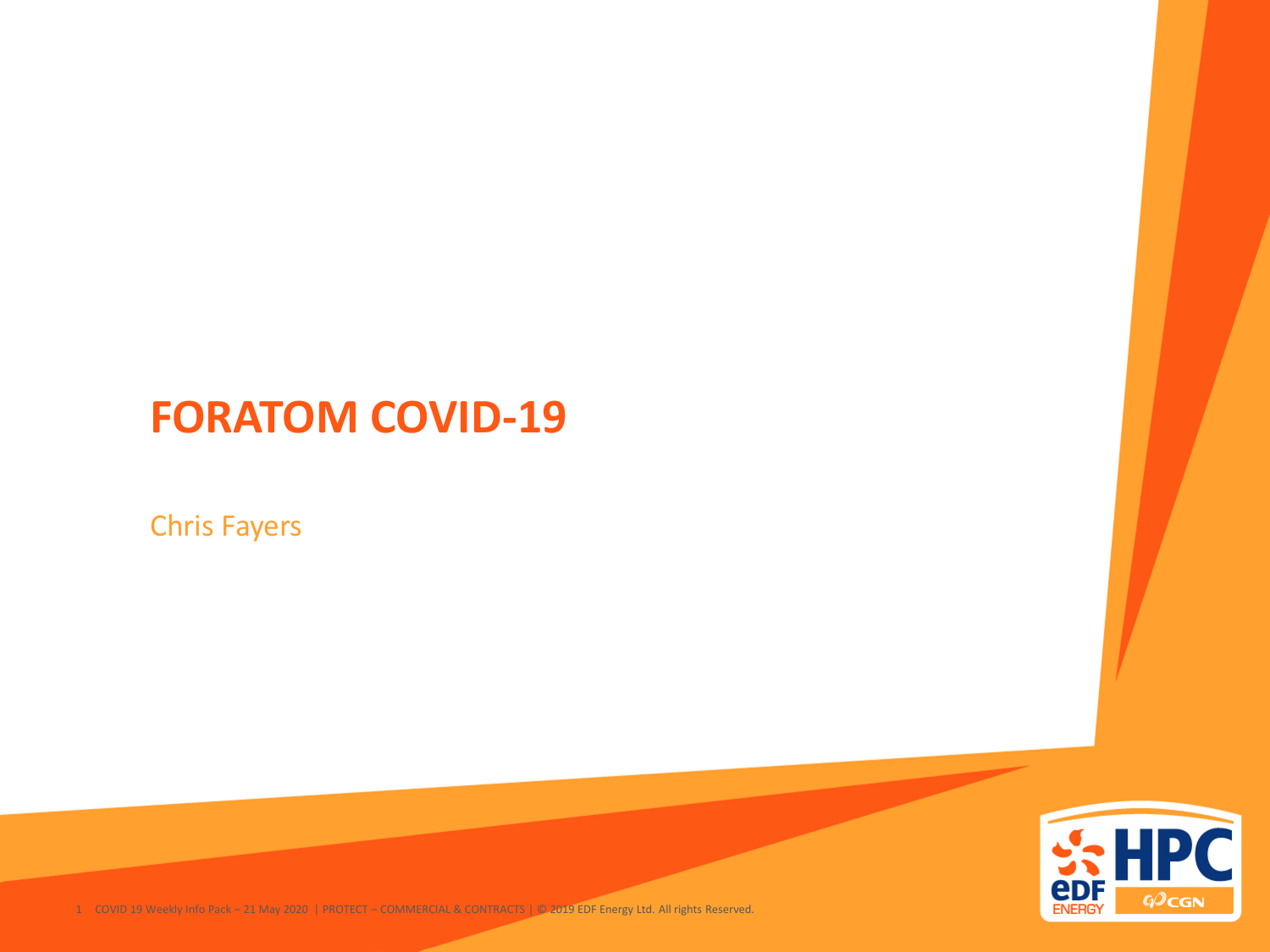## **Was the nuclear industry well-enough prepared to confront the COVID19 crisis?**

- The Nuclear Industry has a track record of planning ahead and defence in depth – the HPC project shares that culture and heritage
- The industry has experienced and dealt with previous pandemics and cross society crisis events
	- ➢ Swine flu (2009 2010)
	- Foot and Mouth (2001)
	- ➢ Fuel strikes (2000)
- Plans available off the shelf
- Emergency preparedness and business continuity structures in place
- Culture of sharing and learning from others

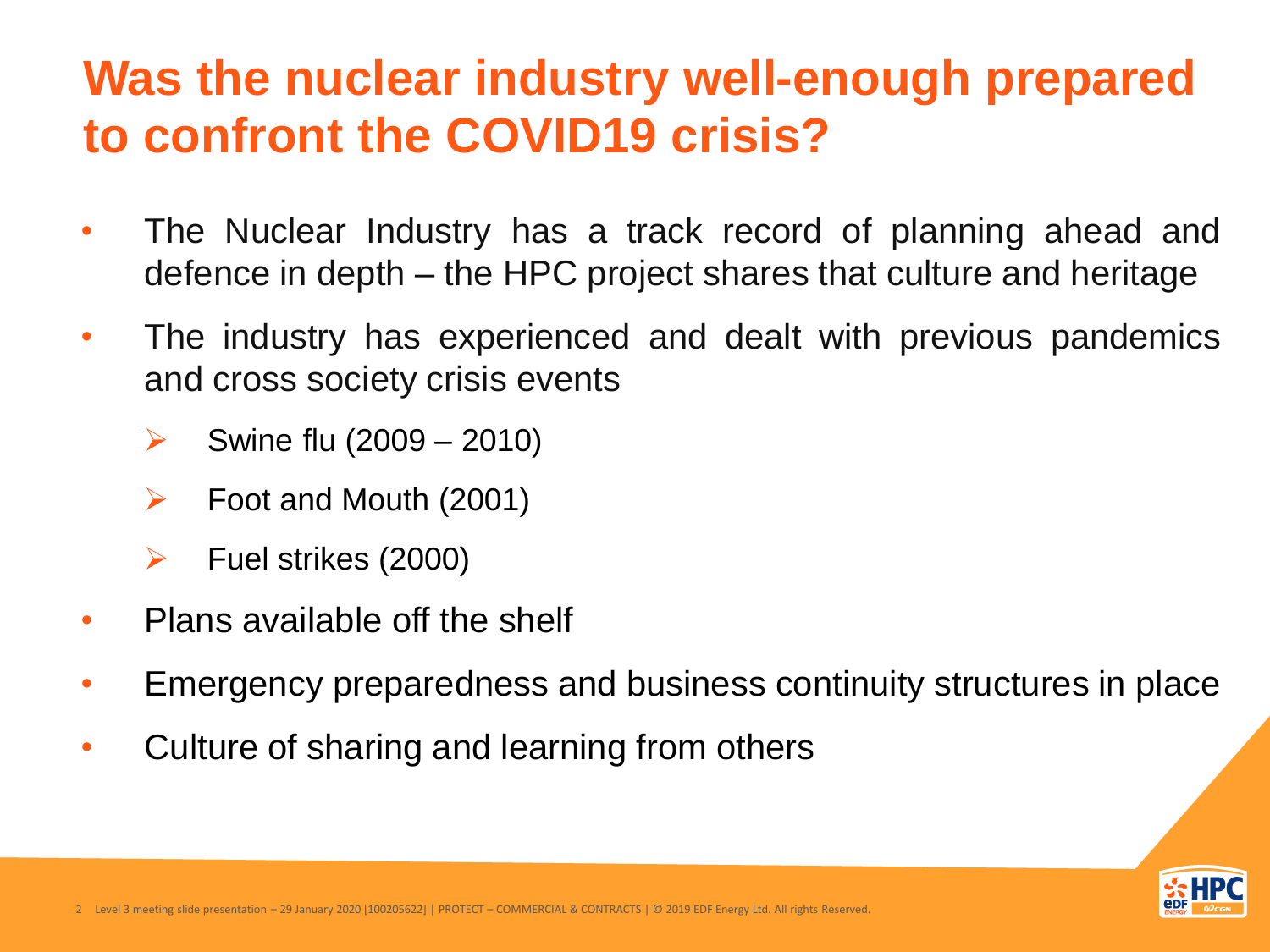## **What new measures has the nuclear industry implemented?**

- Clear focus from the outset
	- ➢ "*Our overriding priority is the health, safety and wellbeing of our workers and local communities in which we work and operate*"
- Led by a robust focus on Social distancing and hygiene standards
	- ➢ Transport and canteens capacity reduced to support 2m
	- ➢ Increased Cleaning
	- ➢ Hand sanitisation
- Daily thermal checks of all workers entering site
- Promptly established arrangements for monitoring sickness trends, responding to suspected cases and tracing and isolating contacts
- In house test capability
- Leadership focus and strong communications partnership with Trades Unions, support the community around you.

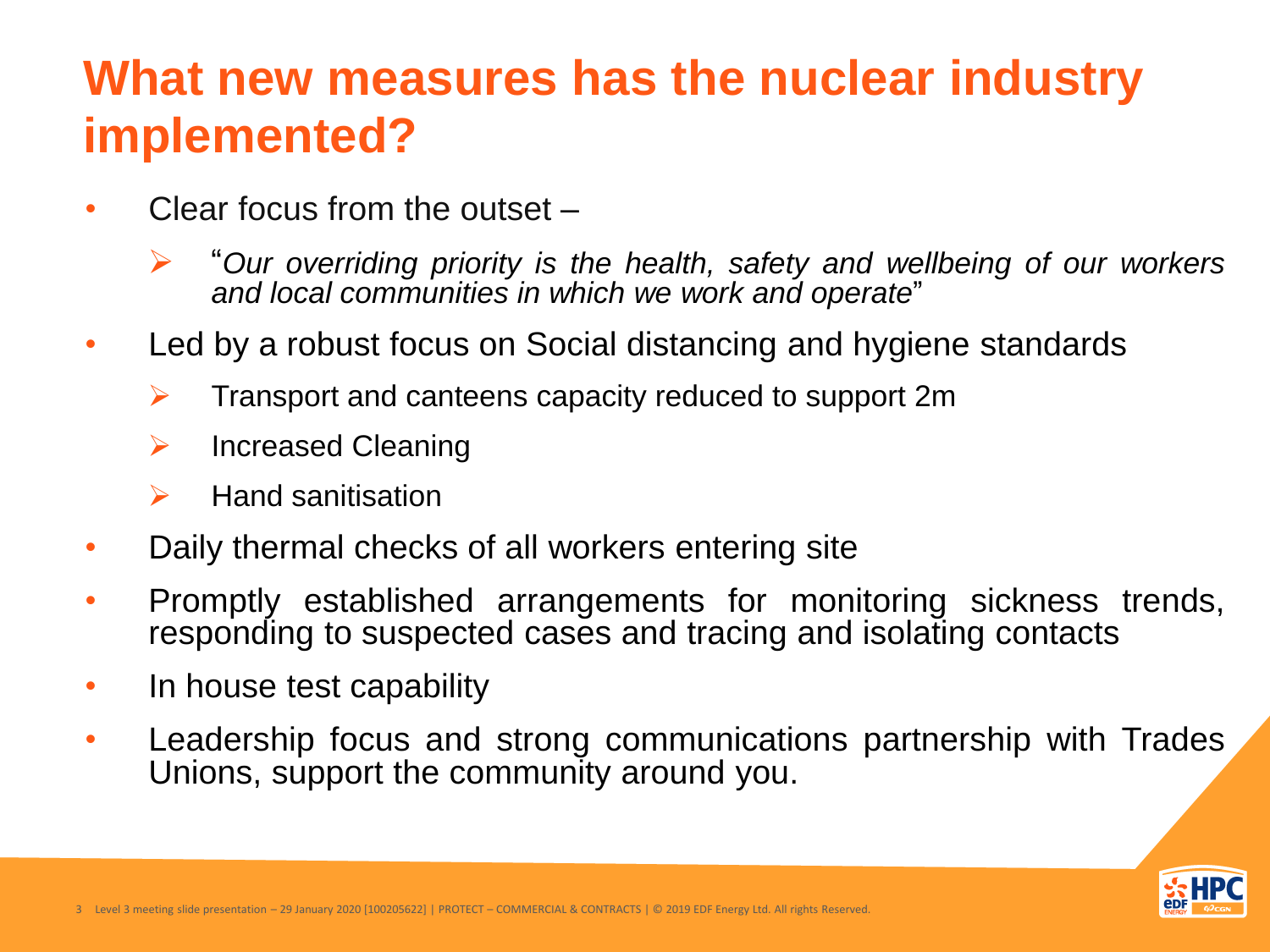## **What lessons can the industry learn?**

- Our destiny is significantly influence by external factors
	- Have a plan, follow the plan, adapt the plan
- Optics are important in the age of social media
	- What you do on site or in the office is seen by everyone lead from the front
- Zone of influence is significant our Supply Chain is large and complex
	- ➢ Our suppliers response and COVID management is just as important in maintaining momentum of the HPC project
- Return to normal will be different, 'the new normal'
	- The classic recovery phase no longer applies